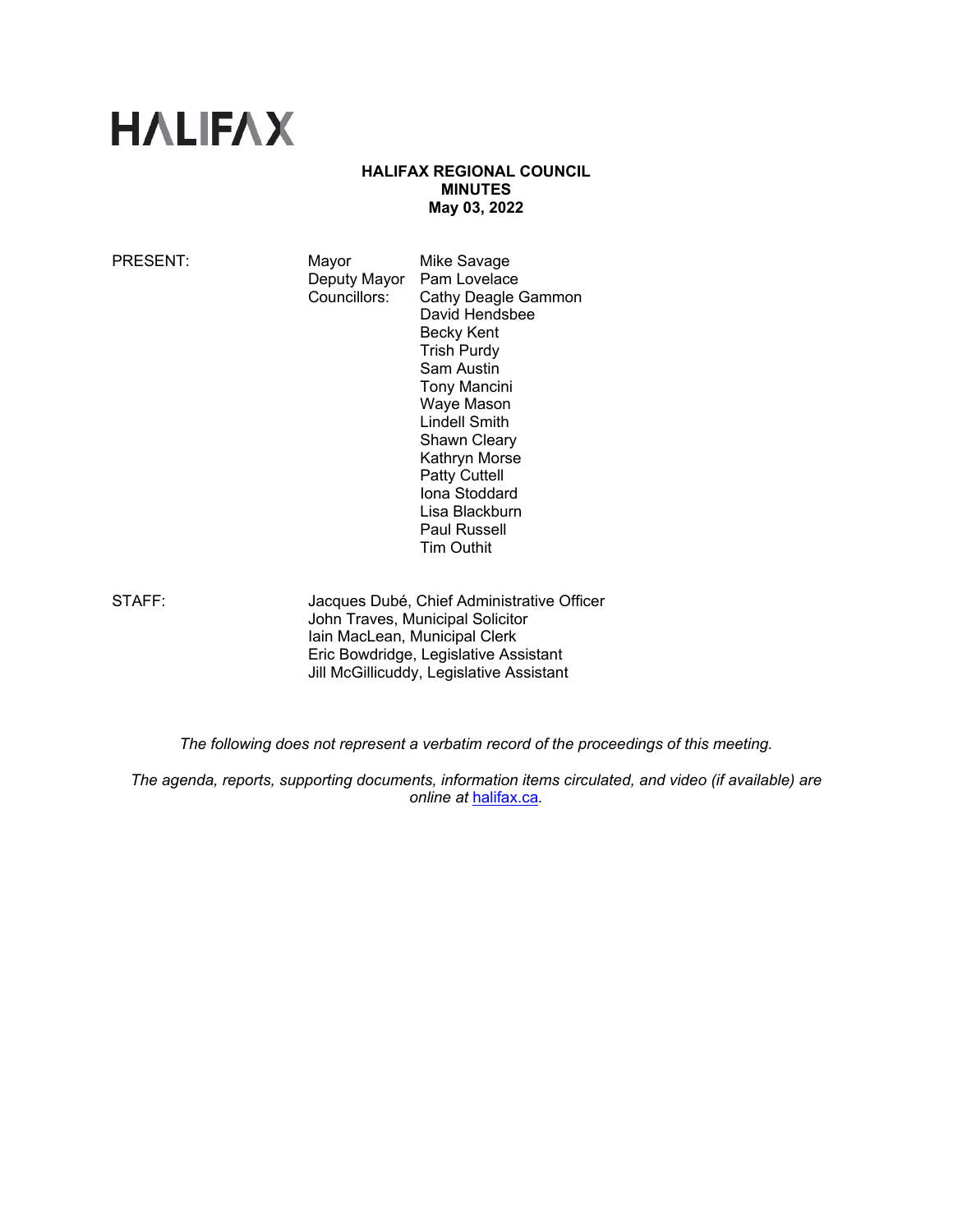*The meeting was called to order at 2:01 p.m., recessed at 3:18 p.m. Council reconvened in at 3:25 p.m. and recessed at 4:29 p.m. Council reconvened in at 5:00 p.m. Council recessed at 7:13 p.m. and reconvened at 7:25 p.m. Council moved into an In Camera (In Private) session at 9:26 p.m. and reconvened 9:32 p.m. Council adjourned at 9:39 p.m.* 

# **1. CALL TO ORDER AND LAND ACKNOWLEDGEMENT**

Mayor Savage called the meeting to order at 2:01 p.m. and acknowledged that the meeting took place in the traditional and ancestral territory of the Mi'kmaq people, and that we are all treaty people.

# **2. SPECIAL COMMUNITY ANNOUNCEMENTS & ACKNOWLEDGEMENTS**

Susan (Sue) Goyette, Poet Laureate, presented an original poem titled *The Future Season Winter into Green* to Council.

Councillors noted special community announcements and acknowledgements.

## **3. APPROVAL OF MINUTES – Budget Committee April 12, 2022, and Regional Council April 5, April 12 Daytime Session, and April 12 Public Hearing Session, 2022.**

MOVED by Councillor Stoddard, seconded by Councillor Russell

**THAT the minutes of Budget Committee April 12, 2022, and Regional Council April 5, April 12 Daytime Session, and April 12 Public Hearing Session, 2022 be approved as circulated.** 

## **MOTION PUT AND PASSED.**

# **4. APPROVAL OF THE ORDER OF BUSINESS AND APPROVAL OF ADDITIONS AND DELETIONS**

Additions:

- Information Item 11 Proclamation Safety and Health Week May  $1 7$ , 2022
- In Camera Information Item 1 Private and Confidential In Camera (In Private) Information Report re: Legal Advice

## Deletions: None

As provided for in Section 12 (5) of Administrative Order One, Deputy Mayor Lovelace requested that Information Item 7 – Environmental Concerns at The Puddle, Queensland Report be brought forward to May 17, 2022 meeting of Regional Council.

As provided for in Section 12 (5) of Administrative Order One, Councillor Purdy requested that Information Item 9 – Flood Mitigation Near John Stewart and Arklow Drive, Cole Harbour Report be brought forward to May 17, 2022 meeting of Regional Council.

MOVED by Deputy Mayor Lovelace, seconded by Councillor Kent

## **THAT the agenda be approved as amended.**

## **MOTION PUT AND PASSED.**

Later in the meeting, as provided for in Section 37 (1) of Administrative Order One, Council requested that items 15.2.2, 15.3.1 and 15.4.1 be considered prior to item 15.1.9.

## **5. CONSENT AGENDA**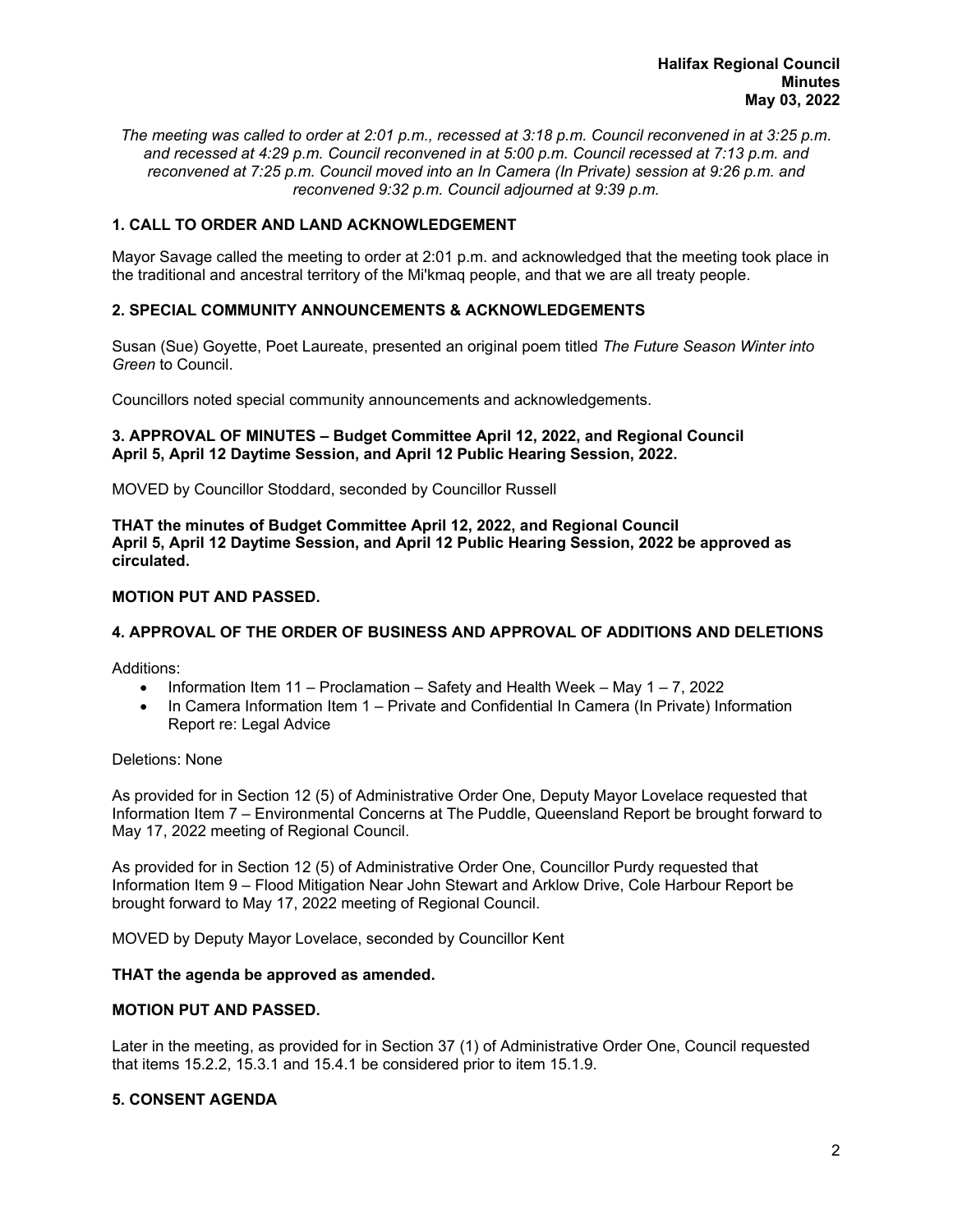As provided for in section 41 (3) of Administrative Order One:

 Item 15.1.7 was removed from the consent agenda at the request of Deputy Mayor Lovelace and Councillor Purdy

MOVED by Councillor Blackburn, seconded by Councillor Cuttell

**THAT Halifax Regional Council approve recommendations in the following agenda items:** 

- **15.1.4 Award Request for Proposal (RFP) 21-460, Insurance Broker and Insurance Renewal Services**
- **15.1.5 Increase to Contract HRM PO#2070833916 Grahams Grove Washroom Facility RHAD Architecture**
- **15.1.8 Increase to Contract RFP-19-301 Lady Hammond Bridge (BR 026) construction administration and site inspection services**
- **15.2.1 Increase to Project No. CB000042 Woodside Ferry Terminal Upgrade**

## **MOTION PUT AND PASSED UNANIMOUSLY.**

Not present: Councillor Hendsbee

**6. BUSINESS ARISING OUT OF THE MINUTES – NONE 7. CALL FOR DECLARATION OF CONFLICT OF INTERESTS – NONE 8. MOTIONS OF RECONSIDERATION – NONE 9. MOTIONS OF RESCISSION – NONE 10. CONSIDERATION OF DEFERRED BUSINESS – NONE 11. NOTICES OF TABLED MATTERS – NONE** 

## **12. PUBLIC HEARINGS – NONE**

## **13. CORRESPONDENCE, PETITIONS & DELEGATIONS**

# **13.1 Correspondence**

Correspondence was received and circulated for items: 15.1.6, 15.1.7 and 15.1.9.

## **13.2 Petitions 13.2.1 Deputy Mayor Lovelace**

Deputy Mayor Lovelace submitted a petition from residents regarding changing the name of "Coon Pond" with approximately 87 signatures to rename the body of water to something non-offensive.

MOVED by Deputy Lovelace and seconded by Councillor Mason

**THAT Halifax Regional Council direct the Chief Administrative Officer (CAO) to provide a staff report to rename the body of water currently known as "Coon Pond" in Westwood Hills subdivision in Upper Tantallon, Nova Scotia. The report should include the necessary steps to follow the provincial name change process of a provincial body of water.** 

## **MOTION PUT AND PASSED UNANIMOUSLY.**

# **13.3 Presentations – NONE**

## **14. INFORMATION ITEMS BROUGHT FORWARD 14.1 Councillor Mancini - Mobile Shower Pilot – Purchase of Truck and Shower Trailer**

The following was before Council:

Staff information report dated March 23, 2022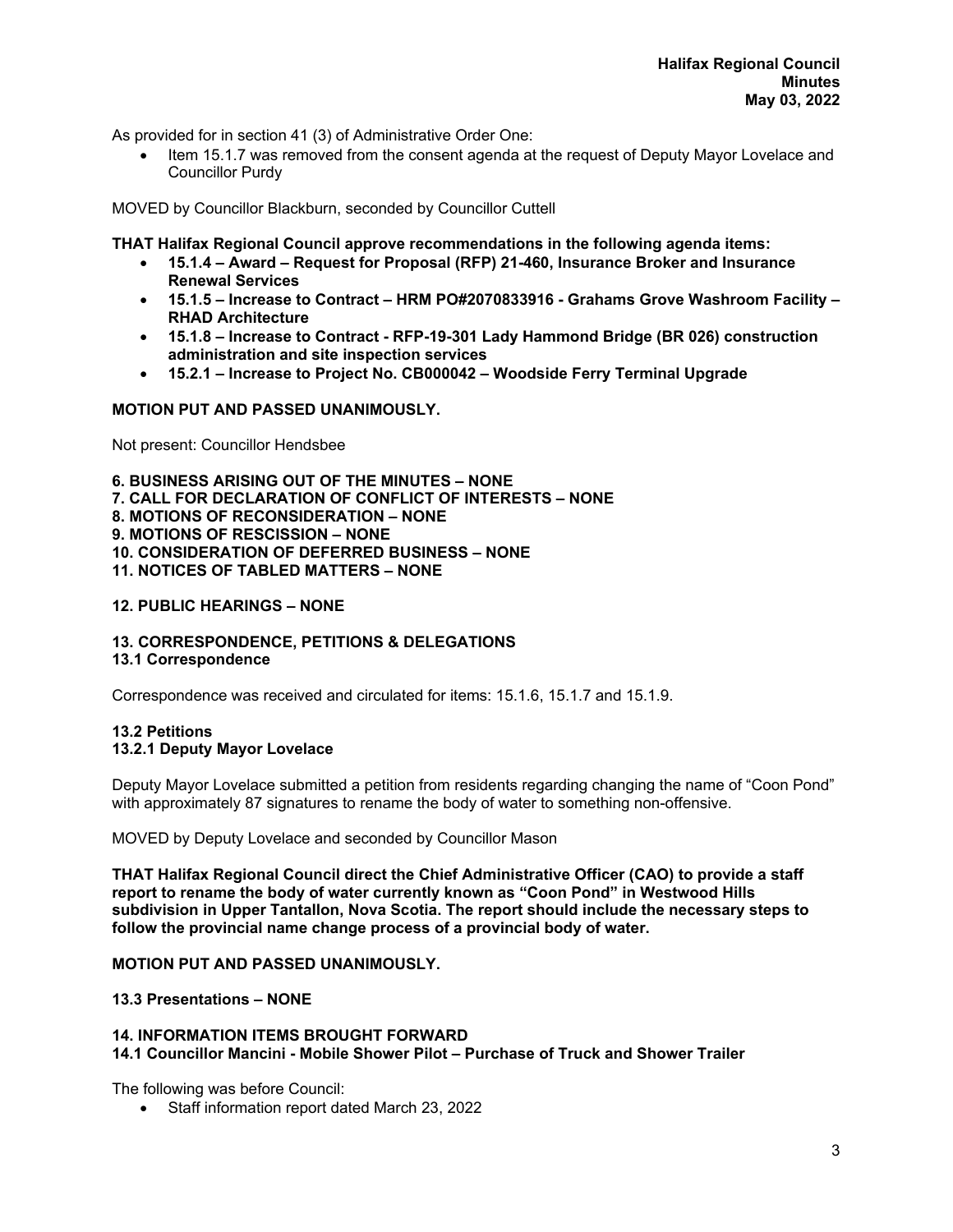Scott Sheffield, Community Developer, Government Relations and External Affairs responded to questions of clarification from Regional Council.

# **15. REPORTS**

## **15.1 CHIEF ADMINISTRATIVE OFFICER**

**15.1.1 Second Reading Proposed By-law C-1200, Respecting Commercial Development Districts - Commercial Assessment Averaging Program and By-law** 

The following was before Council:

- Staff recommendation report dated January 26, 2022
- Extract from the March 1, 2022 Regional Council Minutes

MOVED by Councillor Mason, seconded by Councillor Cuttell

**THAT Halifax Regional Council adopt By-law C-1200, the Commercial Development Districts Bylaw, as set out in Attachment 1 of the staff report dated January 26, 2022, with an effective date of April 1, 2023.** 

Andre MacNeil, Senior Financial Consultant responded to questions of clarification from Regional Council.

**MOTION PUT AND PASSED.** (15 in favour, 2 against)

In favour: Mayor Savage, Deputy Mayor Lovelace, Councillors Deagle Gammon, Hendsbee, Kent, Cuttell, Austin, Mancini, Mason, Smith, Cleary, Morse, Stoddard, Blackburn, Outhit

Against: Councillors Russell, Purdy

## **15.1.2 Second Reading Proposed By-Law T-706, an Amendment to By-Law T-700, Respecting Tax Deferrals – Amendment of Partial Tax Exemption Administrative Order 10**

The following was before Council:

- Audit and Finance Standing Committee report dated March 11, 2022, with attached staff recommendation report dated February 17, 2022
- Extract from the March 22, 2022 Regional Council Draft Minutes

MOVED by Councillor Purdy, seconded by Deputy Mayor Lovelace

## **THAT Halifax Regional Council:**

- **1. Adopt the amendments to Administrative Order 10, the Partial Tax Exemption Administrative Order, as set out in Attachment 2 of the staff report dated February 17, 2022; and**
- **2. Adopt By-law T-706, amending By-law T-700, the Tax Deferral By-law, as set out in Attachment 4 of the staff report dated February 17, 2022.**

Andre MacNeil, Senior Financial Consultant responded to questions of clarification from Regional Council.

## **MOTION PUT AND PASSED UNANIMOUSLY.**

**15.1.3 Development of Friendship Accords**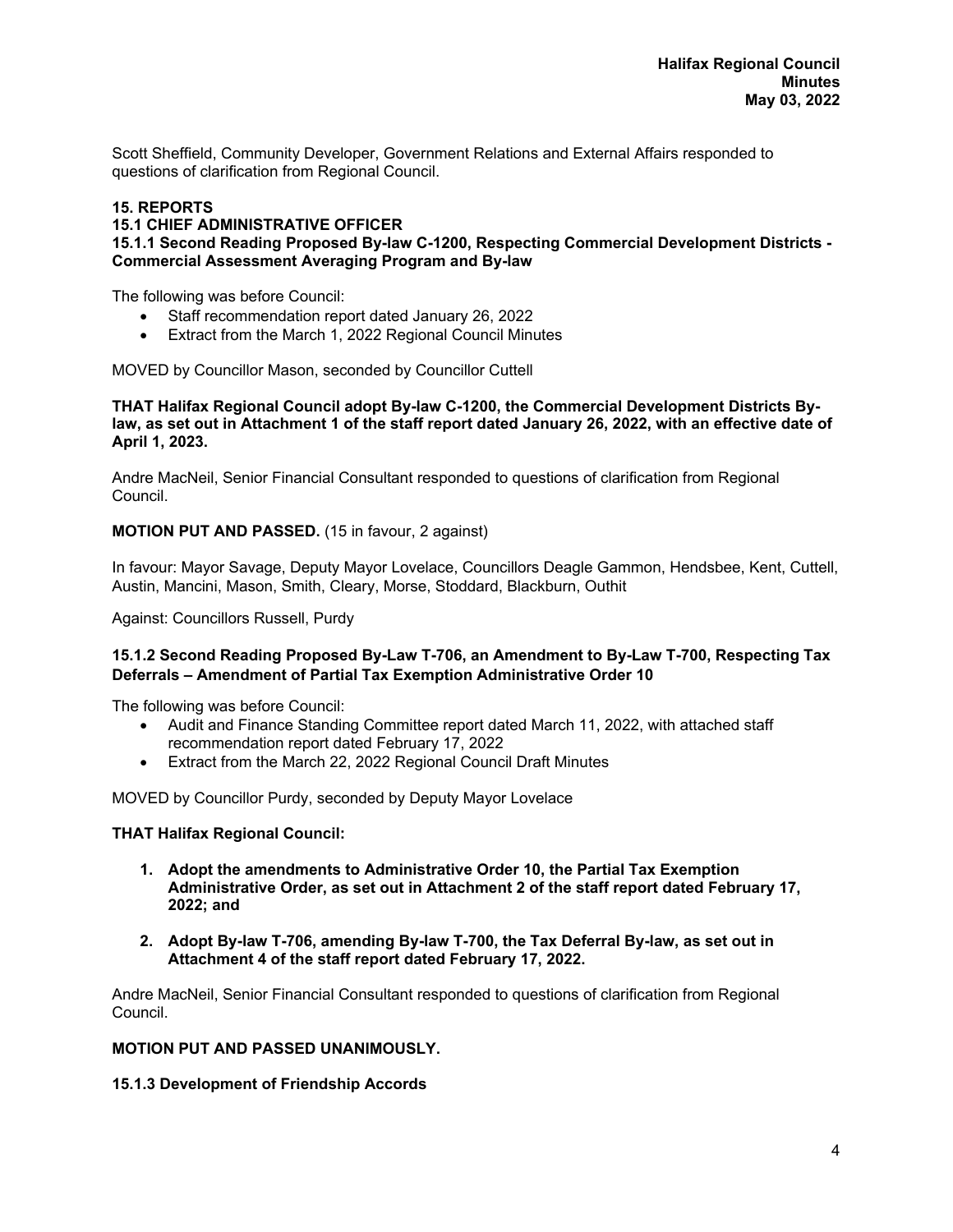The following was before Council:

• Staff recommendation report dated February 2, 2022

MOVED by Councillor Mason, seconded by Deputy Mayor Lovelace

## **THAT Halifax Regional Council:**

- **1. Direct the Chief Administrative Officer to explore establishing friendship accords with potential Indigenous partners guided by the CEDI Stronger Together Toolkit, as outlined in the staff report dated February 2, 2022, and;**
- **2. Direct the Chief Administrative Officer to return to Regional Council seeking a resolution committing to the process of developing a friendship accord(s) should appropriate prospective Indigenous partners be identified that wish to engage in the process with the Halifax Regional Municipality.**

## **MOTION PUT AND PASSED UNANIMOUSLY.**

#### **15.1.4 Award – Request for Proposal (RFP) 21-460, Insurance Broker and Insurance Renewal Services**

The following was before Council:

Staff recommendation report dated April 1, 2022

The following motion was approved as part of the consent agenda.

MOVED by Councillor Blackburn, seconded by Councillor Cuttell

## **THAT Halifax Regional Council:**

- **1. Award RFP 21-460, Insurance Broker and Insurance Renewal Services to Aon Reed Stenhouse Inc. for a one-year term, at an estimated cost of \$4,588,733, effective June 1, 2022, and such agreement shall be renewable annually for a period of five years; and**
- **2. Direct the Chief Administrative Officer to negotiate and secure any remaining or additional insurance coverages that are required for the management and operation of the Municipality.**

## **MOTION PUT AND PASSED UNANIMOUSLY.**

Not present: Councillor Hendsbee

## **15.1.5 Increase to Contract – HRM PO#2070833916 - Grahams Grove Washroom Facility – RHAD Architecture**

The following was before Council:

Staff recommendation report dated March 16, 2022

The following motion was approved as part of the consent agenda.

MOVED by Councillor Blackburn, seconded by Councillor Cuttell

**THAT Halifax Regional Council authorize an increase to the Purchase Order No. 2070833916 for changes to the contracted scope of work in the amount of \$17,103 (net HST included), with funding from Project No. CB200010 – Regional Park Washrooms outlined in the Financial**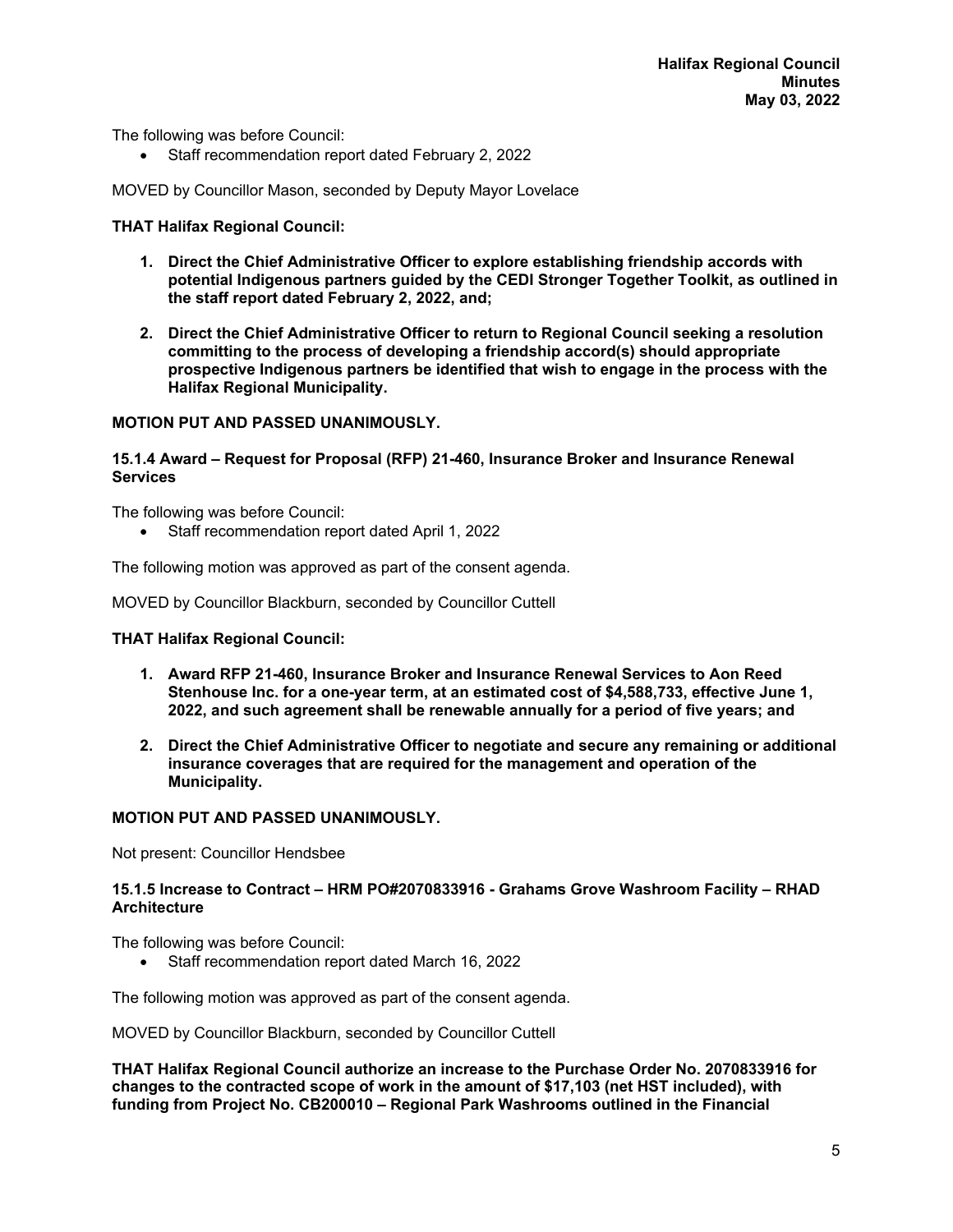## **Implications section of the staff report dated March 16, 2022.**

## **MOTION PUT AND PASSED UNANIMOUSLY.**

Not present: Councillor Hendsbee

#### **15.1.6 Proposed Amendments to Administrative Order 16, Respecting Fees for the Use of Solid Waste Management Facilities - Tip Fee Increases – Commercial Compost and Commercial Recyclables**

The following was before Council:

- Staff recommendation report dated April 14, 2022
- Extract from the April 12, 2022 Regional Council Draft Minutes
- Correspondence from Kevin Russell, Investment Property Owners Association of Nova Scotia Limited (IPOANS)

MOVED by Councillor Mancini, seconded by Councillor Cuttell

#### **THAT Halifax Regional Council adopt the amendments to Administrative Order 16, the Solid Waste Fees Administrative Order, as set out in Attachment B of the staff report dated April 14, 2022, with an effective date of July 1, 2022.**

Andrew Philopoulos, Director, Solid Waste Resources and Jerry Blackwood, Executive Director of Finance & Asset Management/Chief Financial Officer responded to questions of clarification from Regional Council.

## **MOTION PUT AND PASSED**

In favour: Mayor Savage, Deputy Mayor Lovelace, Councillors Deagle Gammon, Hendsbee, Kent, Cuttell, Austin, Mancini, Mason, Smith, Cleary, Morse, Stoddard, Russell, Blackburn, Outhit

Against: Councillor Purdy

## **15.1.7 National Disaster Mitigation Plan - Flood Risk Implementation Plan**

The following was before Council:

- Staff recommendation report dated January 19, 2022
- Correspondence from Walter N. Regan

MOVED by Deputy Mayor Lovelace, seconded by Councillor Blackburn

## **THAT Halifax Regional Council:**

- **1. Approve the draft guiding principles and cost sharing mechanisms, set forth in the staff report dated January 19, 2022, as the basis for addressing the Municipality's responsibilities with respect to stormwater management projects;**
- **2. Direct the Chief Administrative Officer to negotiate with Halifax Water to include the draft guiding principles and cost sharing mechanisms, in a future, formalized relationship document between the Municipality and Halifax Water; and**
- **3. Direct the Chief Administrative Officer to develop an implementation plan for the 10 National Disaster Mitigation Program projects set forth in the Discussion section of the staff report dated January 19, 2022, which considers opportunities within HRM's Street Recapitalization Program, HalifACT, and the Halifax Water capital plan.**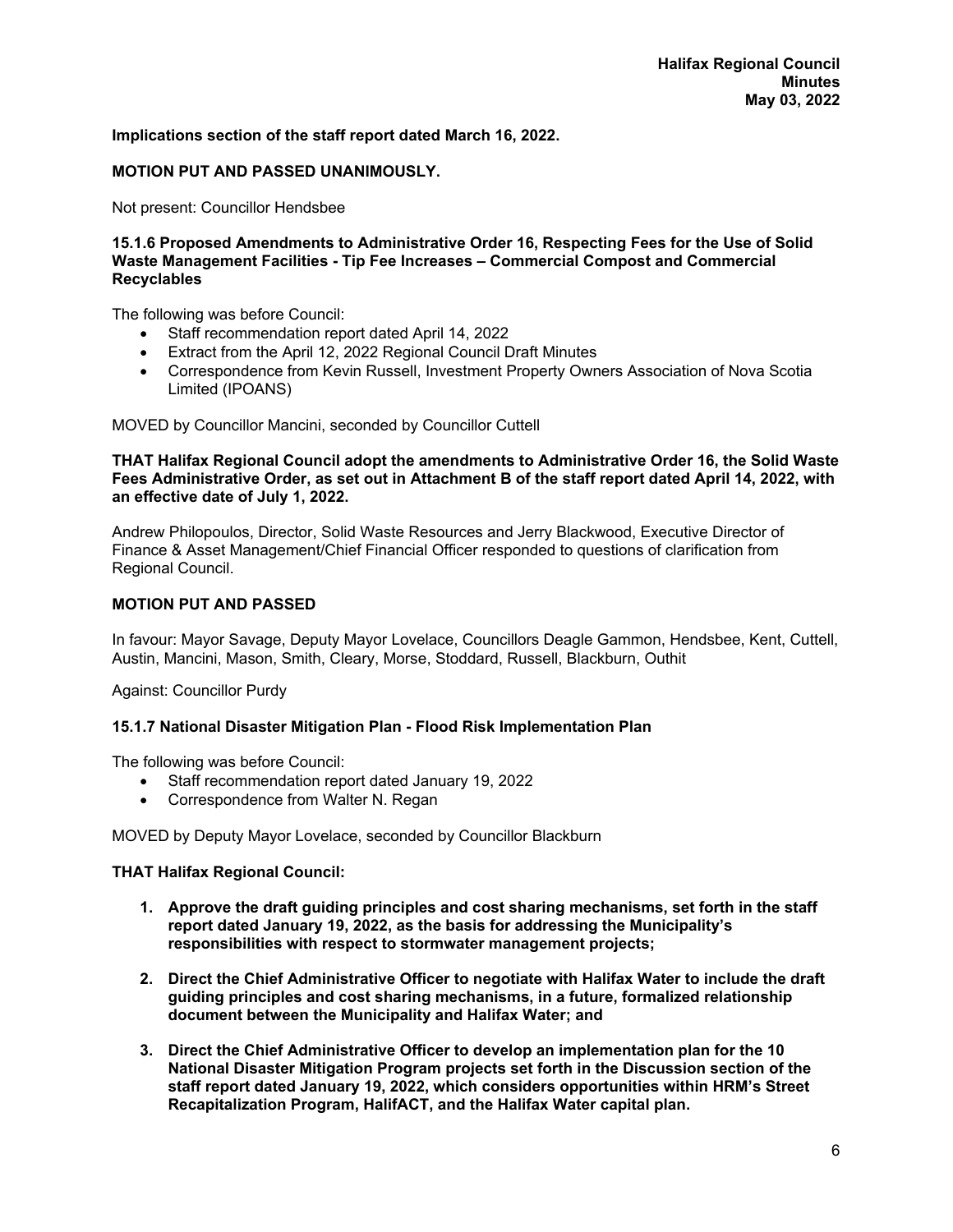Peter Duncan, Director, Infrastructure Planning responded to questions of clarification from Regional Council.

# **MOTION PUT AND PASSED UNANIMOUSLY.**

## **15.1.8 Increase to Contract - RFP-19-301 Lady Hammond Bridge (BR 026) construction administration and site inspection services**

The following was before Council:

Staff recommendation report dated April 11, 2022

The following motion was approved as part of the consent agenda.

MOVED by Councillor Blackburn, seconded by Councillor Cuttell

**THAT Halifax Regional Council approve an increase to contract with SHM Canada Consulting Ltd. (Purchase Order No. 2070818751) for additional construction administration and site inspection services from the original scope in the amount of \$57,701.44 (net HST included) with funding from Project Account CR200003– Bridges, as outlined in the Financial Implications section of the staff report dated April 11, 2022.** 

# **MOTION PUT AND PASSED UNANIMOUSLY.**

Not present: Councillor Hendsbee

## **15.1.9 Homelessness and Encampment Approach**

The following was before Council:

- Staff recommendation report dated April 28, 2022
- Staff presentation dated May 3, 2022
- Correspondence from Bill Macgregor, David Wallbridge, Martyn Williams, Permanent, Accessible, Dignified, and Safer (P.A.D.S.), Sadie Beaton, Don Fahie, Holly Bond, Jennifer Cookeprall, Molly McVicker, Kimberley Dares, Pam Talbot, Asaf Rashid Law, Ben MacLeod, Cassandra Birch, Isabel Tees, Sade Cooke

MOVED by Councillor Smith, seconded by Deputy Mayor Lovelace

**THAT Halifax Regional Council waive the rules of order section 83 (1) and (3) to permit Committee of the Whole speaking rules.**

## **MOTION PUT AND PASSED.**

MOVED by Councillor Smith, seconded by Councillor Stoddard

## **THAT Halifax Regional Council:**

- **1. Direct the Chief Administrative Officer (CAO) to continue to support the Province and other partners to ensure individuals have safe, supportive and affordable housing,**
- **2. Direct the CAO to continue efforts to increase availability of affordable housing as described in the body of this report,**
- **3. Direct the CAO to formalize criteria and locations for the designation of overnight sheltering sites in parks consistent with the criteria and locations described in the body of this report,**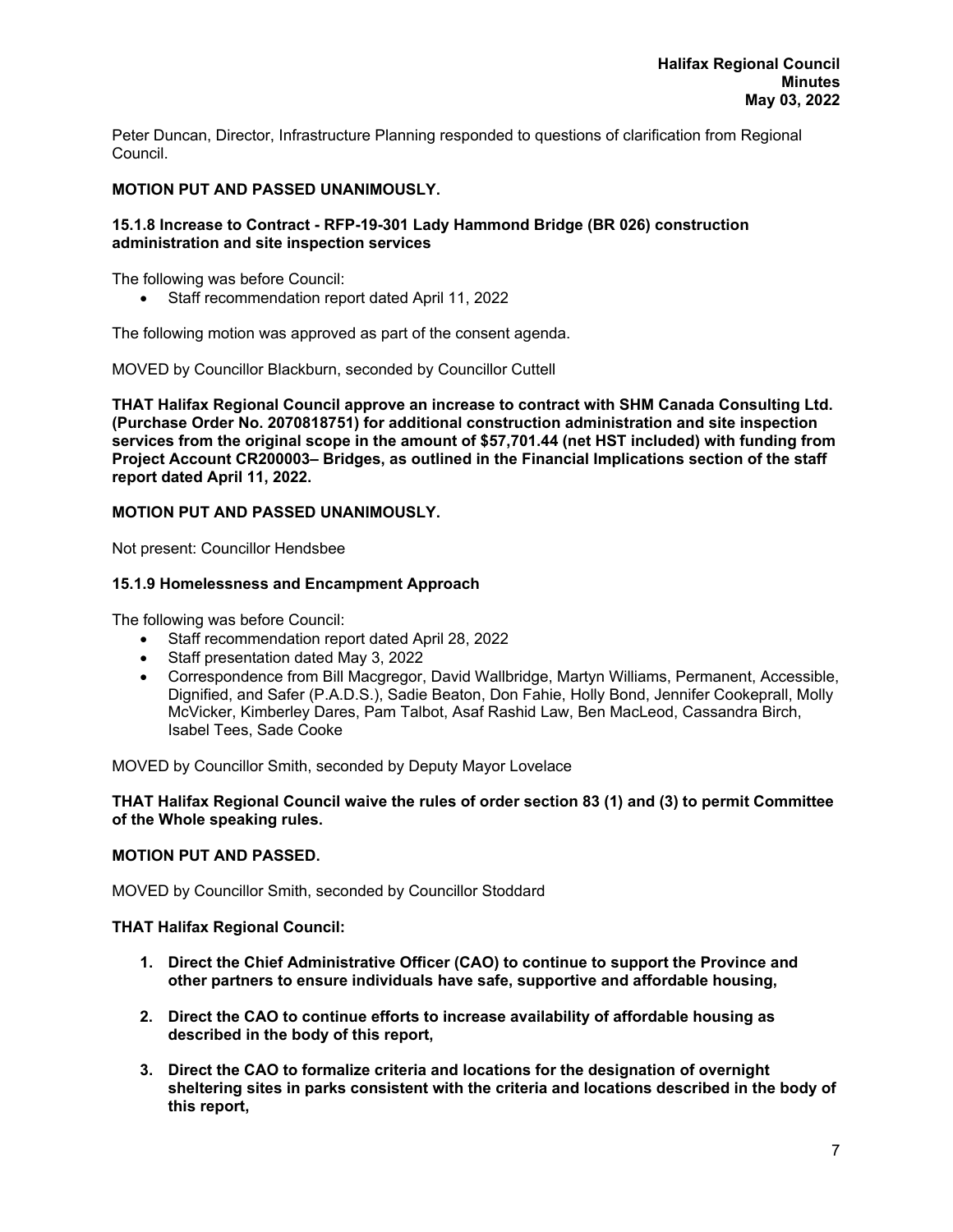- **4. Direct the CAO to continue to review options to add non-park sites to inventory of outdoor sites available for overnight sheltering,**
- **5. Authorize the Chief Administrative Officer to negotiate and enter into a contribution agreement with the United Way to convene a lived experience committee to advise staff, and**
- **6. Direct the CAO to return to Council with a subsequent report with a subsequent report with a subsequent report with additional analysis and recommendations for actions.**

Max Chauvin, Special Projects Manager, Parks & Recreation gave a presentation and responded to questions of clarification from Regional Council.

Maggie MacDonald, Executive Director, Parks & Recreation, Jacques Dubé, Chief Administrative Officer, and John Traves, Municipal Solicitor responded to questions of clarification from Regional Council.

Councillor Mason proposed an amendment to the motion regarding section 3; to remove the one night camping sites, and addition of those sites to the list of potential longer term camping sites if required and possible to ensure adequate supply to meet demands to be brought back to Council for consideration.

MOVED by Councillor Mason, seconded by Councillor Mancini

**3. Direct the CAO to formalize criteria and locations for the designation of overnight sheltering sites in parks consistent with the criteria and locations described in the body of the staff report dated April 28, 2022, with the removal of the one-night camping sites and addition of those sites to the list of potential longer term camping sites if required and possible to ensure adequate supply to meet demands to be brought back to Council for consideration.** 

## **MOTION TO AMEND PUT AND PASSED UNANIMOUSLY.**

Councillor Purdy proposed an amendment to the motion to include a new section as follows:

MOVED by Councillor Purdy, seconded by Councillor Hendsbee

## **THAT the motion be amended to include new section 7 which reads as follows;**

**7. Direct the CAO to engage with the Province to convene an Advisory Panel consisting of Mental Health Professionals, Social Workers, Shelter Directors, and NGO's regarding homelessness, both within and outside of HRM, and possibly even outside of Canada, who will advise Council and the Province on an ongoing basis regarding best practice housing solutions for our homeless population.** 

## **MOTION TO AMEND PUT AND DEFEATED.** (2 in favour, 15 against)

In favour: Councillors Hendsbee, Purdy

Against: Mayor Savage, Deputy Mayor Lovelace, Councillors Deagle Gammon, Kent, Austin, Mancini, Mason, Smith, Cleary, Morse, Cuttell, Stoddard, Blackburn, Russell, Outhit

Deputy Mayor Lovelace proposed an amendment to the motion to include a new section as follows:

MOVED by Deputy Mayor Lovelace, seconded by Councillor Cuttell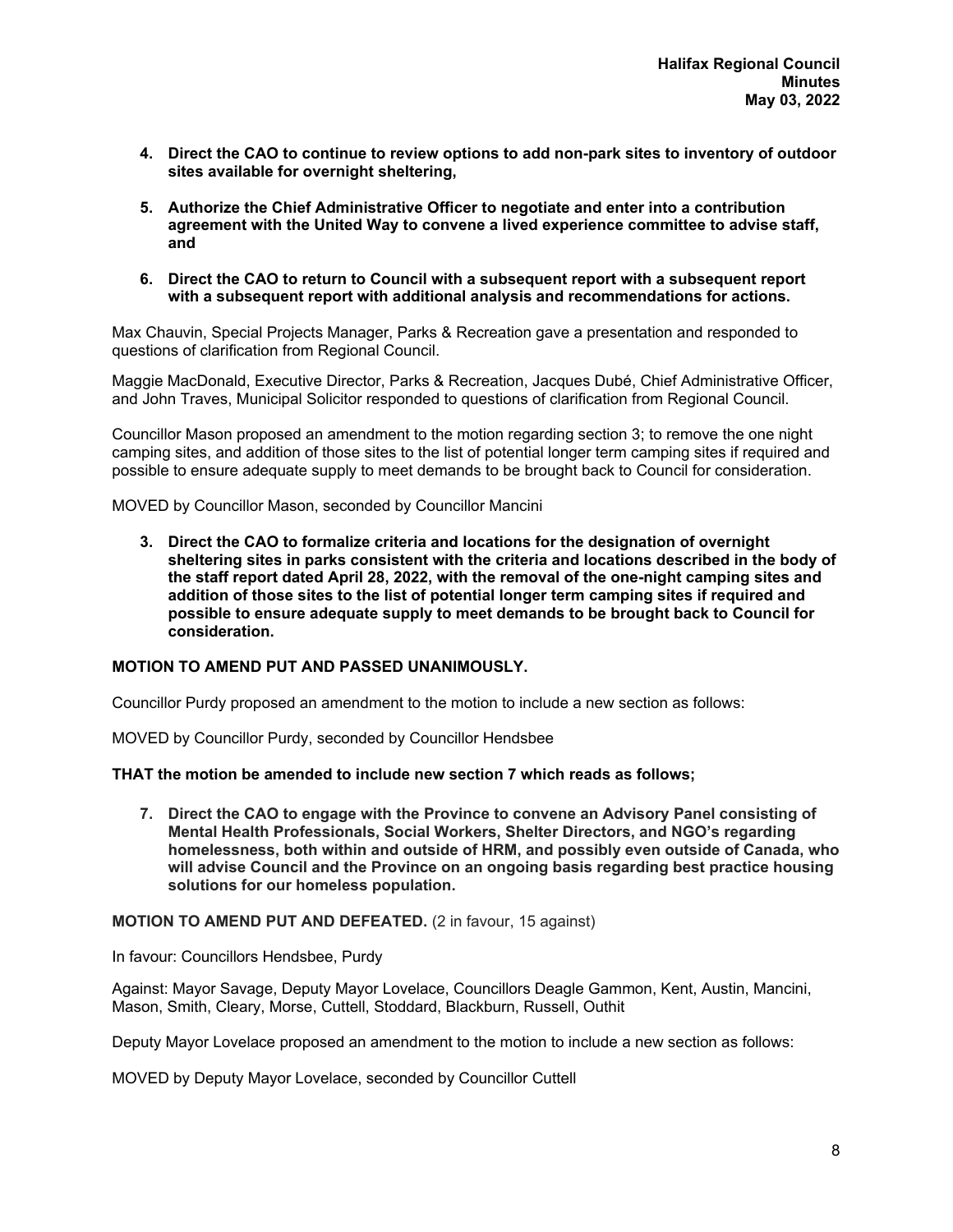# **THAT the motion be amended to include new section 7 which reads as follows**;

**7. Direct the CAO to negotiate a "Memorandum of Understanding (MOU) with the Province of Nova Scotia on supporting Unsheltered Residents of HRM," and return to Council with the MOU defining the roles of each order of government and specific actions to support and prevent homelessness within the HRM** 

Councillor Cuttell proposed that Regional Council direct the Chief Administrative Officer to prepare a report that includes defining the roles of each order of government and specific actions to support and prevent homelessness within the HRM. As provided for section 53(2) of Administrative Order One, *Respecting the Procedures of the Council*, the amendment was accepted as friendly.

The motion now read:

MOVED by Deputy Mayor Lovelace, seconded by Councillor Cuttell

**7. Direct the CAO to provide a staff report on negotiating a Memorandum of Understanding (MOU) with the Province of Nova Scotia on supporting Unsheltered Residents of HRM. The report should include defining the roles of each order of government and specific actions to support and prevent homelessness within the HRM.** 

**MOTION TO AMEND PUT AND PASSED.** (14 in favour, 3 against)

In favour: Mayor Savage, Deputy Mayor Lovelace, Councillors Deagle Gammon, Hendsbee, Purdy, Austin, Mancini, Mason, Smith, Cleary, Morse, Cuttell, Stoddard, Blackburn

Against: Councillors Kent, Russell, Outhit

Councillor Mason proposed an amendment to section 6 of the motion to direct the Chief Administrative Officer to prepare a staff report that would include a timeline and plan for supporting the transition, education and implementation that is led and delivered by civilian staff.

MOVED by Councillor Mason, seconded by Councillor Cleary

## **THAT Halifax Regional Council:**

**6. Direct the CAO to return to Council with a subsequent report with a with additional analysis and recommendations for actions, including a timeline and plan for supporting the transition, education and implementation that is lead and delivered by civilian staff.** 

Deputy Mayor Lovelace proposed that the motion be amended to include the transition of people. As provided for in section 53 (2) of Administrative Order One, *Respecting the Procedures of the Council*, the amendment was accepted as friendly.

The motion now read:

MOVED by Councillor Mason, seconded by Councillor Cleary

## **THAT Halifax Regional Council:**

**6. Direct the CAO to return to Council with a subsequent report with a subsequent report with a with additional analysis and recommendations for actions, including a timeline and plan for supporting the transition of people, education and implementation that is lead and delivered by civilian staff.**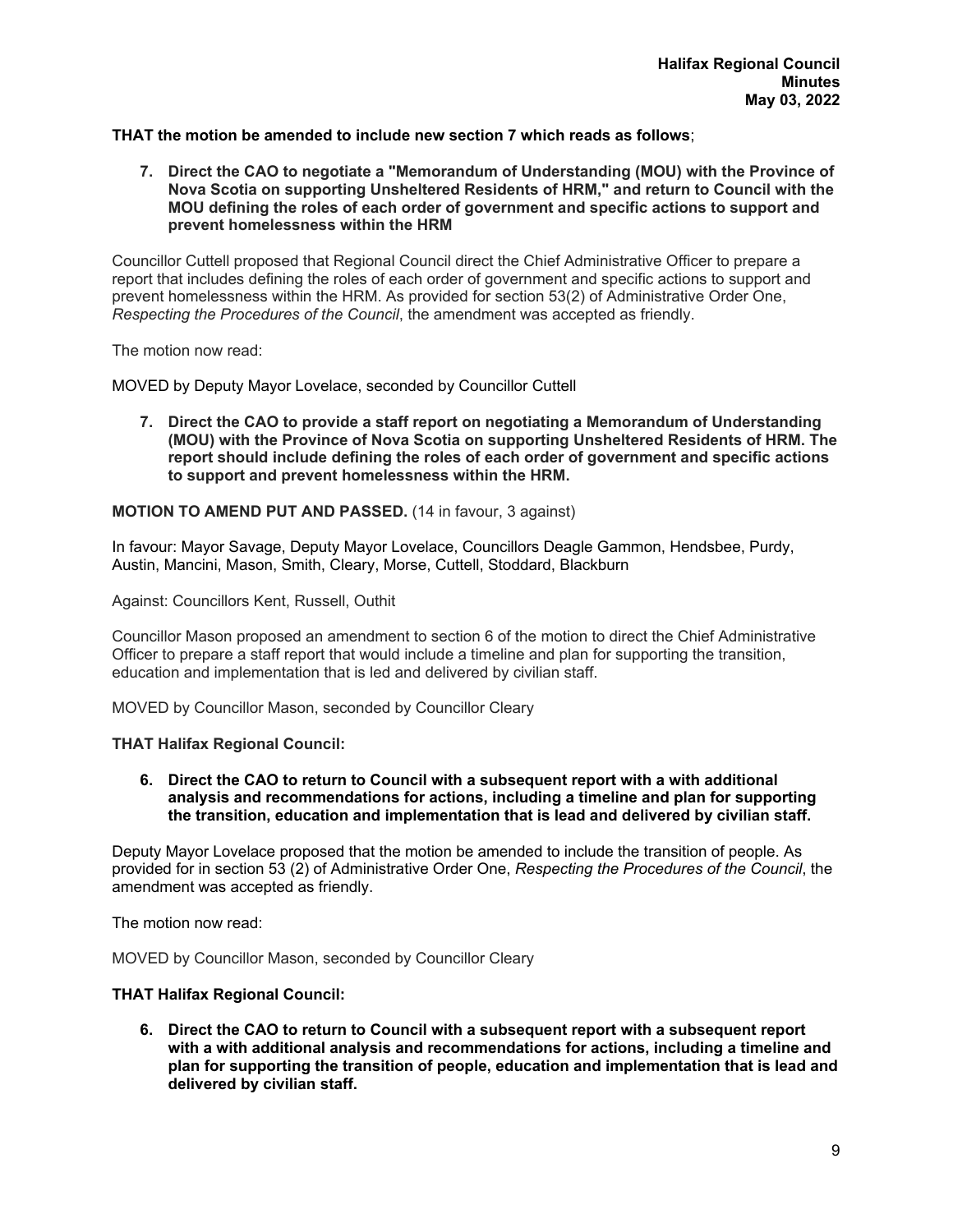## **MOTION TO AMEND PUT AND PASSED UNANIMOUSLY.**

The question was called on the main motion.

As provided for in section 90 of Administrative Order One, the motion was separated for voting purposes.

MOVED by Councillor Smith, seconded by Councillor Stoddard

## **THAT Halifax Regional Council:**

- **1. Direct the Chief Administrative Officer (CAO) to continue to support the Province and other partners to ensure individuals have safe, supportive and affordable housing,**
- **5. Authorize the Chief Administrative Officer to negotiate and enter into a contribution agreement with the United Way to convene a lived experience committee to advise staff,**
- **6. Direct the CAO to return to Council with a subsequent report with a subsequent report with a with additional analysis and recommendations for actions, including a timeline and plan for supporting the transition of people, education and implementation that is lead and delivered by civilian staff.**
- **7. Direct the Chief Administrative Officer to provide a staff report on negotiating a Memorandum of Understanding (MOU) with the Province of Nova Scotia on supporting Unsheltered Residents of HRM. The report should include defining the roles of each order of government and specific actions to support and prevent homelessness within the HRM.**

## **MOTION AS AMENDED PUT AND PASSED UNANIMOUSLY.**

MOVED by Councillor Smith, seconded by Councillor Stoddard

**THAT Halifax Regional Council:** 

- **2. Direct the CAO to continue efforts to increase availability of affordable housing as described in the body of this report, and**
- **4. Direct the CAO to continue to review options to add non-park sites to inventory of outdoor sites available for overnight sheltering,**

# **MOTION PUT AND PASSED.** (16 in favour, 1 against)

In favour: Mayor Savage, Deputy Mayor Lovelace, Councillors Deagle Gammon, Hendsbee, Kent, Purdy, Austin, Mancini, Mason, Smith, Cleary, Morse, Cuttell, Stoddard, Blackburn, Outhit

Against: Councillor Russell

MOVED by Councillor Smith, seconded by Councillor Stoddard

## **THAT Halifax Regional Council:**

**3. Direct the CAO to formalize criteria and locations for the designation of overnight sheltering sites in parks consistent with the criteria and locations described in the body of the staff report dated April 28, 2022, with the removal of the one-night camping sites, and addition of those sites to the list of potential longer term camping sites if required and possible to ensure adequate supply to meet demands to be brought back to Council for consideration.**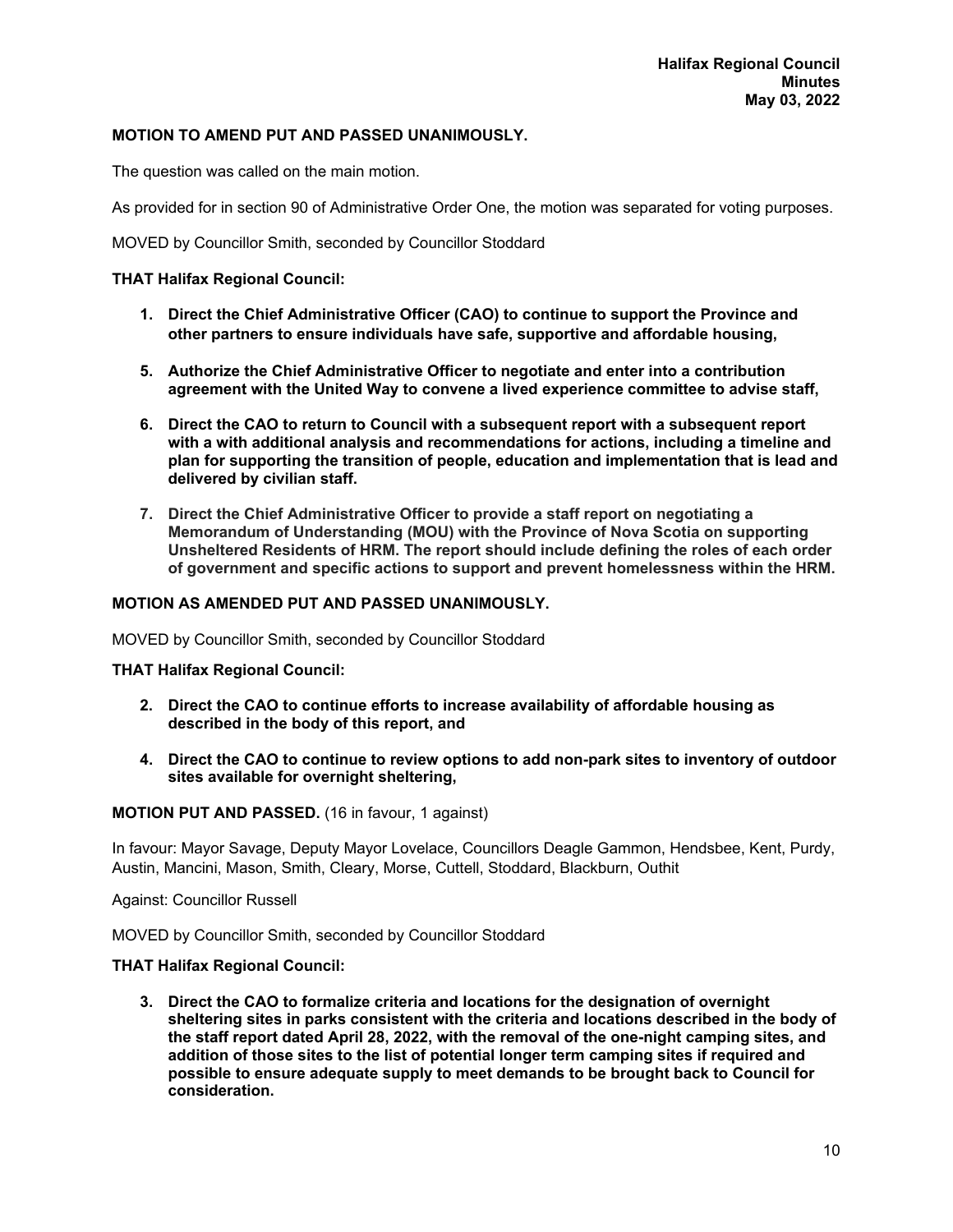# **MOTION AS AMENDED PUT AND PASSED.** (15 in favour, 2 against)

In favour: Mayor Savage, Deputy Mayor Lovelace, Councillors Deagle Gammon, Hendsbee, Kent, Austin, Mancini, Mason, Smith, Cleary, Morse, Cuttell, Stoddard, Blackburn, Outhit

Against: Councillors Purdy, Russell

# **15.2 AUDIT AND FINANCE STANDING COMMITTEE 15.2.1 Increase to Project No. CB000042 – Woodside Ferry Terminal Upgrade**

The following was before Council:

 Audit and Finance Standing Committee report dated April 20, 2022, with attached staff recommendation report dated March 1, 2022

The following motion was approved as part of the consent agenda.

MOVED by Councillor Blackburn, seconded by Councillor Cuttell

## **THAT Halifax Regional Council:**

- **1. Approve a transfer of \$350,000 (net HST included) from the Capital Fund Reserve Account Q526; and**
- **2. Approve an increase in multi-year funding for Project No. CB000042 Woodside Ferry Terminal Upgrade by \$350,000 (net HST included), in fiscal year 2022/23, as outlined in the Financial Implications section of the staff report dated March 1, 2022.**

## **MOTION PUT AND PASSED UNANIMOUSLY.**

Not present: Councillor Hendsbee

## **15.2.2 Humanitarian Relief Efforts for Ukraine**

The following was before Council:

 Audit and Finance Standing Committee report dated April 20, 2022, with attached staff recommendation report dated April 4, 2022

MOVED by Deputy Mayor Lovelace, seconded by Councillor Blackburn

**THAT Halifax Regional Council provide a \$50,000 grant from the Options Reserve (Q421) to the Canada Ukraine Foundation to support humanitarian relief efforts for Ukraine as a result of the invasion by Russia.** 

## **MOTION PUT AND PASSED UNANIMOUSLY.**

# **15.3 GRANTS COMMITTEE**

**15.3.1 Less than Market Value Lease Agreement: Needham Preschool and Daycare, 3372 Devonshire Avenue, Halifax** 

The following was before Council:

 Grants Committee report dated April 11, 2022, with attached staff recommendation report dated February 22, 2022

MOVED by Councillor Deagle Gammon, seconded by Councillor Cuttell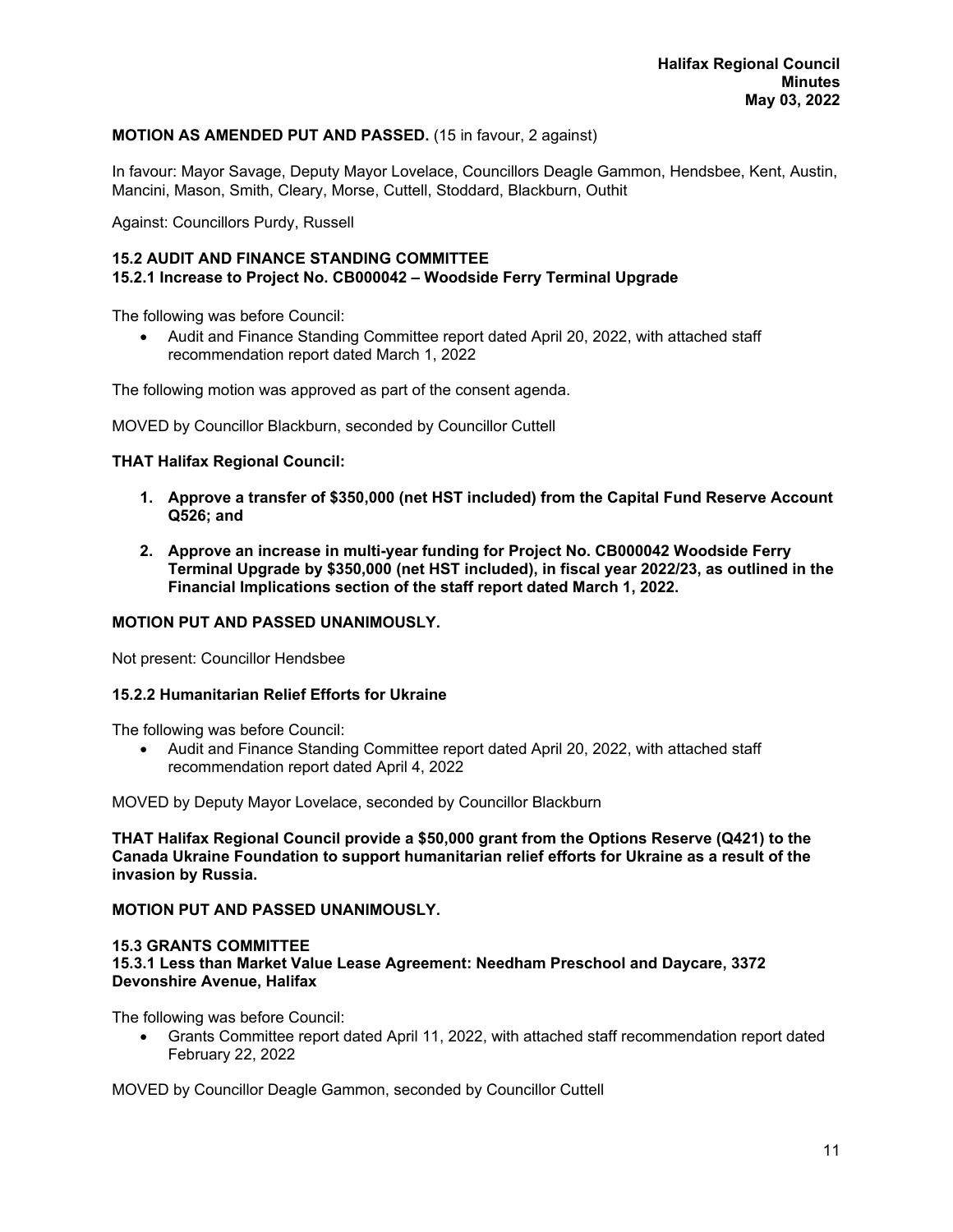**THAT Halifax Regional Council authorize the Mayor and Municipal Clerk to negotiate and enter into a less than market value lease agreement with Needham Preschool and Daycare for the premises located at Needham Community Center, 3372 Devonshire Avenue, Halifax and such lease agreement shall contain key terms and conditions substantially similar to those set out in Table 1 in the discussion section of the staff report dated February 22, 2022.** 

## **MOTION PUT AND PASSED UNANIMOUSLY.**

# **15.4 MEMBERS OF COUNCIL**

# **15.4.1 Councillor Stoddard – Community Benefit Agreements**

The following was before Council:

Request for Council's consideration form submitted by Councillor Stoddard

MOVED by Councillor Stoddard, seconded by Councillor Russell

## **THAT Halifax Regional Council direct the Mayor to write to the Minister of Municipal Affairs, requesting that the power to develop, enter into and enforce Community Benefit Agreements (CBAs) be added to the HRM Charter.**

Jacques Dube, Chief Administrative Office responded to questions of clarification from Regional Council.

Councillor Stoddard proposed the following amendment:

MOVED by Councillor Stoddard, seconded by Councillor Kent

**THAT Halifax Regional Council direct the Chief Administrator Officer to prepare a staff report on Community Benefit Agreements (CBAs) and next steps for development as part of HRM's planning and development strategies for African Nova Scotian communities.** 

## **MOTION TO AMEND PUT AND PASSED UNANIMOUSLY.**

The motion now read:

MOVED by Councillor Stoddard, seconded by Councillor Russell

**That Halifax Regional Council direct the Chief Administrator Officer to prepare a staff report on Community Benefit Agreements (CBAs) and next steps for development as part of HRM's planning and development strategies for African Nova Scotian communities.**

## **MOTION AS AMENDED PUT AND PASSED UNANIMOUSLY.**

# **16. MOTIONS – NONE**

## **17. IN CAMERA (IN PRIVATE)**

MOVED by Councillor Kent, seconded by Councillor Stoddard

## **THAT Halifax Regional Council convene to In Camera (In Private) to discuss Item 17.3 PERSONNEL MATTER – Private and Confidential Report.**

# **MOTION PUT AND PASSED.**

**17.1 In Camera (In Private) Minutes– February 8, 15, February 23 & 25 Budget Committee, March 22, and April 5, 2022**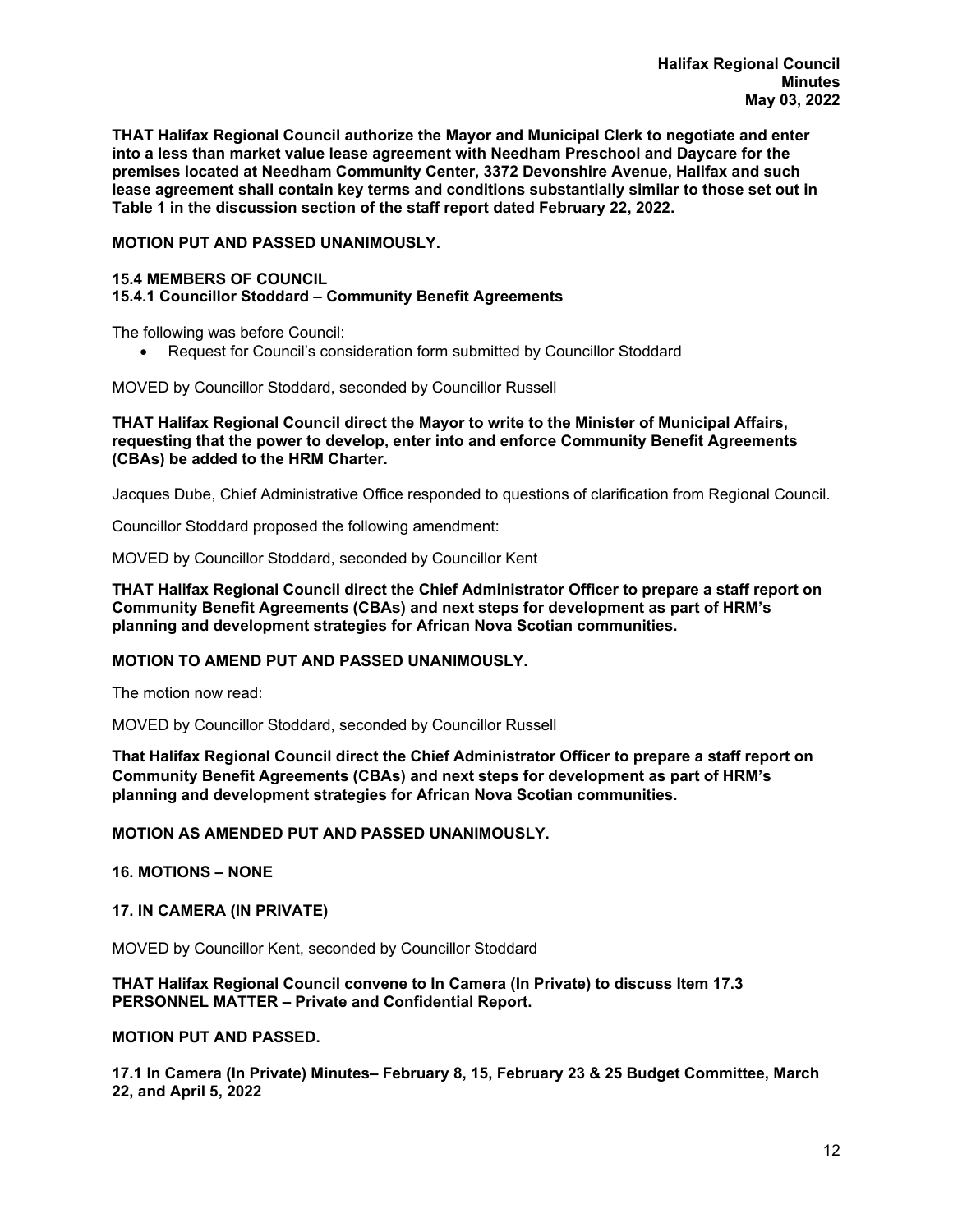This matter was dealt with in public.

MOVED by Deputy Mayor Lovelace, seconded by Councillor Cleary

# **THAT the In Camera (In Private) minutes of February 8, 15, February 23 & 25 Budget Committee, March 22, and April 5, 2022 be approved as circulated.**

# **MOTION PUT AND PASSED.**

## **17.2 PERSONNEL MATTER - Private and Confidential Report**

The following was before Council:

Private and confidential staff recommendation report dated April 25, 2022

This matter was dealt with in public

MOVED by Deputy Mayor, seconded by Councillor Cleary

## **THAT Halifax Regional Council:**

- **1. Adopt the recommendations as outlined in the private and confidential report dated April 25, 2022.**
- **2. Direct that the private and confidential report dated April 25, 2022 be maintained private and confidential.**

## **MOTION PUT AND PASSED UNANIMOUSLY.**

## **17.3 PERSONNEL MATTER - Private and Confidential Report**

This matter was dealt with In Camera (In Private) and ratified in public as follows:

MOVED by Councillor Cleary, seconded by Deputy Mayor Lovelace

## **THAT Halifax Regional Council:**

- **1. Adopt the recommendations as outlined in the private and confidential report dated April 25, 2022.**
- **2. Direct that the private and confidential report dated April 25, 2022 be maintained private and confidential.**

## **MOTION PUT AND PASSED UNANIMOUSLY.**

Not present: Councillor Outhit

# **17.4 PROPERTY MATTER - Private and Confidential Report**

The following was before Council:

Private and confidential staff recommendation report dated May 3, 2022

This matter was dealt with in public.

MOVED by Councillor Cleary, seconded by Councillor Hendsbee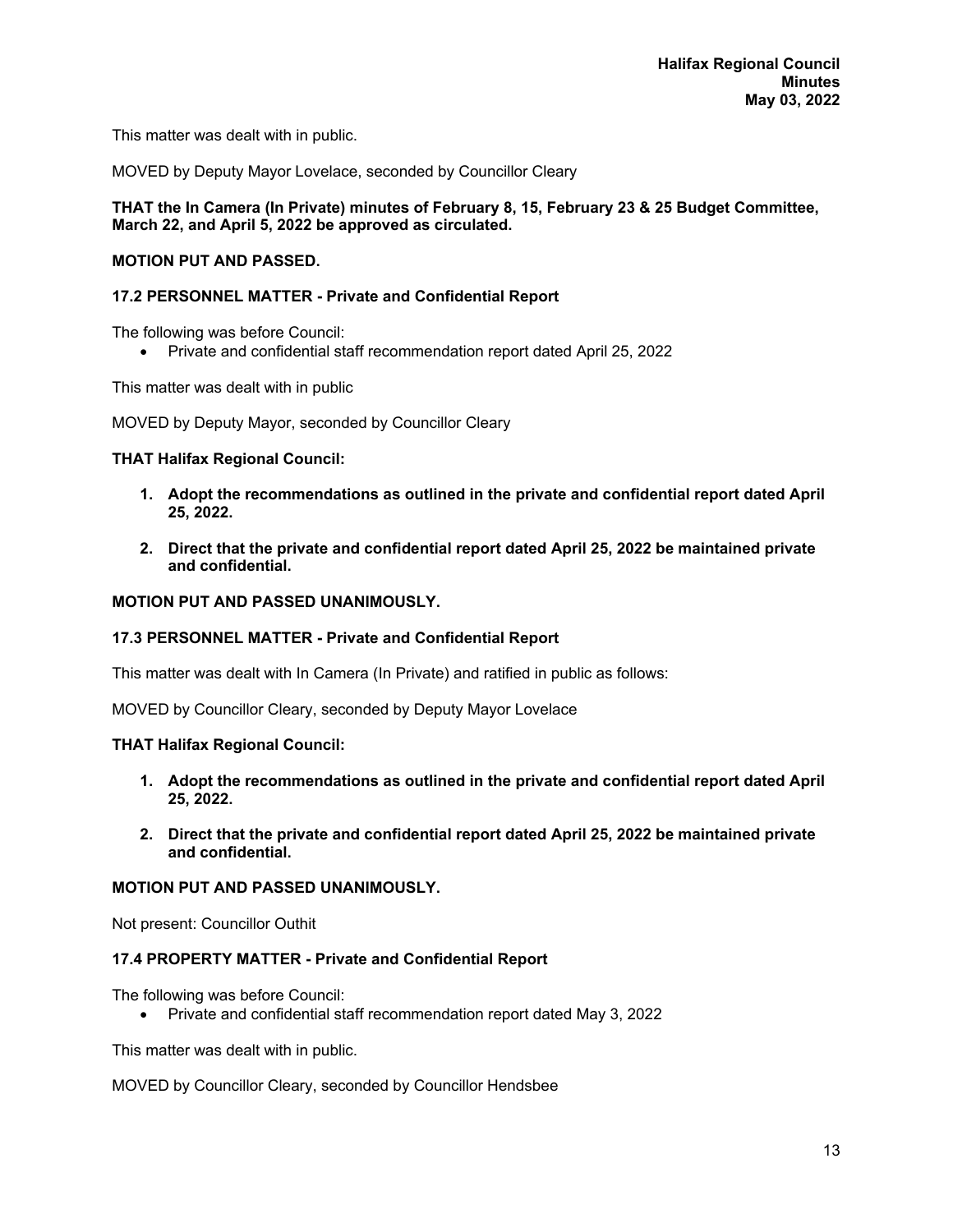**THAT Halifax Regional Council:** 

- **1. Adopt the recommendations as outlined in the private and confidential report dated May 3, 2022.**
- **2. Direct that the private and confidential report dated May 3, 2022 be maintained private and confidential.**

## **MOTION PUT AND PASSED UNANIMOUSLY.**

## **17.5 PROPERTY MATTER - Private and Confidential Report**

The following was before Council:

Private and confidential staff recommendation report dated March 9, 2022

This matter was dealt with in public.

## **THAT Halifax Regional Council:**

- **1. Adopt the recommendations as outlined in the private and confidential report dated March 9, 2022.**
- **2. Direct that the private and confidential report dated March 9, 2022 be maintained private and confidential.**

## **MOTION PUT AND PASSED UNANIMOUSLY.**

# **18. ADDED ITEMS**

Information Item 11 – Proclamation – Safety and Health Week – May 1 – 7, 2022

## **17. IN CAMERA (IN PRIVATE) Private and Confidential Information Item**

1. Private and Confidential In Camera (In Private) Information Report re: Legal Advice

#### **19. NOTICES OF MOTION 19.1 Councillor Russell**

TAKE NOTICE that, at a future meeting of Halifax Regional Council, I intend to move amendments to Administrative Order 2014-015-ADM, Respecting Reserve Funding Strategies, the purpose of which is to update Reserve Business Cases to best take advantage of and respond to future growth issues, and other housekeeping amendments.

## **19.2 Councillor Russell**

TAKE NOTICE that, at a future meeting of Halifax Regional Council, I intend to move First Reading of proposed By-law P-509, *Respecting Parking Meters and Pay Stations for the Regulation of Parking of Vehicles Left Standing in the Halifax Regional Municipality*, the purpose of which is to increase the parking ticket fee fine amount from \$35 (\$30 if paid in 7 days) to \$45 (\$40 if paid in 7 days).

## **19.3 Councillor Cuttell**

TAKE NOTICE, that at a future meeting of Halifax Regional Council, I propose to request a staff report with corresponding amendments to Administrative Order 2018-003-ADM, the Private Road Maintenance Cost